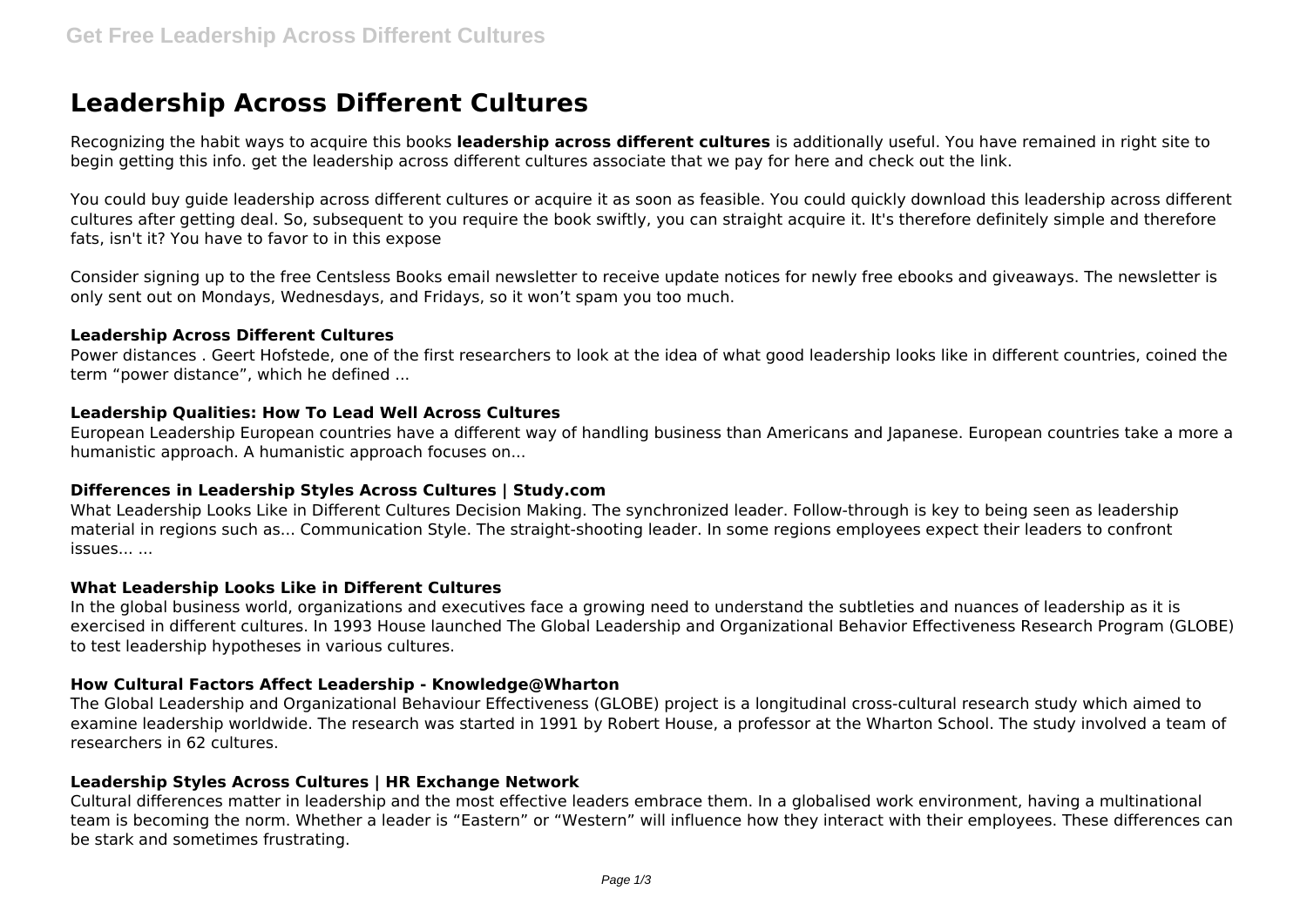## **How Different Cultures Perceive Effective Leadership ...**

LEADERSHIP ACROSS DIFFERENT CULTURES The ear of the leader must ring with the voices of the people." Woodrow Wilson With the march of globalization and internationalization growing louder and stronger, few suc- cessful businesses can now escape the need to work across cultures.

## **LEADERSHIP ACROSS DIFFERENT CULTURES**

Video created by Macquarie University for the course "Organisational behaviour: Know your people". Welcome to the final week of the Know your people course. You all work in increasingly global and connected work environments. For many of you, ...

# **Leading across cultures - Cross-cultural and global ...**

In some cultures, for example, leaders will demonstrate technical competence, place facts before sentiment, and focus their own attention and that of their staff on immediate achievements and results. Others are much more extrovert, relying on their eloquence and ability to persuade, and use human force to inspire.

# **6 Leadership Styles Around the World | Cross Culture**

We've found leadership cultures can be defined in 3 basic ways: Dependent leadership cultures operate with the belief that people in authority are responsible for leadership. Independent leadership cultures operate with the belief that leadership emerges out of individual expertise and heroic action.

# **Can You Identify Your Organization's Leadership Culture? | CCL**

Since people across cultures tend to hold different implicit beliefs, schemas and stereotypes, it would seem only natural that their underlying beliefs in what makes a good leader differ across cultures.

## **Cross-cultural leadership - Wikipedia**

Leadership across Cultures. Cultural Awareness. Culture Vulture. Tuesday, 19 April 2016. "Education is the mother of leadership." Wendell Willkie. With the march of globalisation and internationalisation growing louder and stronger, few successful businesses can now escape the need to work across cultures. Even if businesses or organisations are not working abroad or with foreign entities, it would be a challenge to identify any that have a mono-cultural workforce.

## **Leadership across Cultures - commisceo-global.com**

Leadership Across Cultures. From the May 2015 Issue Save; Share; ... Running a global enterprise requires emotional intelligence about cultural differences as well as industry knowledge and ...

# **Leadership Across Cultures - Harvard Business Review**

In Saudi Arabia and to an extent, other Arab cultures, a leader's position is related to family connections, status and age as much as their job title. Relationship building is essential.

## **8 tips on how to impress senior leaders across cultures**

Yet we are saying that leadership is not universal, that leadership varies across cultures. This means that it is important for any leadership descriptors to distinguish between the global requirements and the local differences.